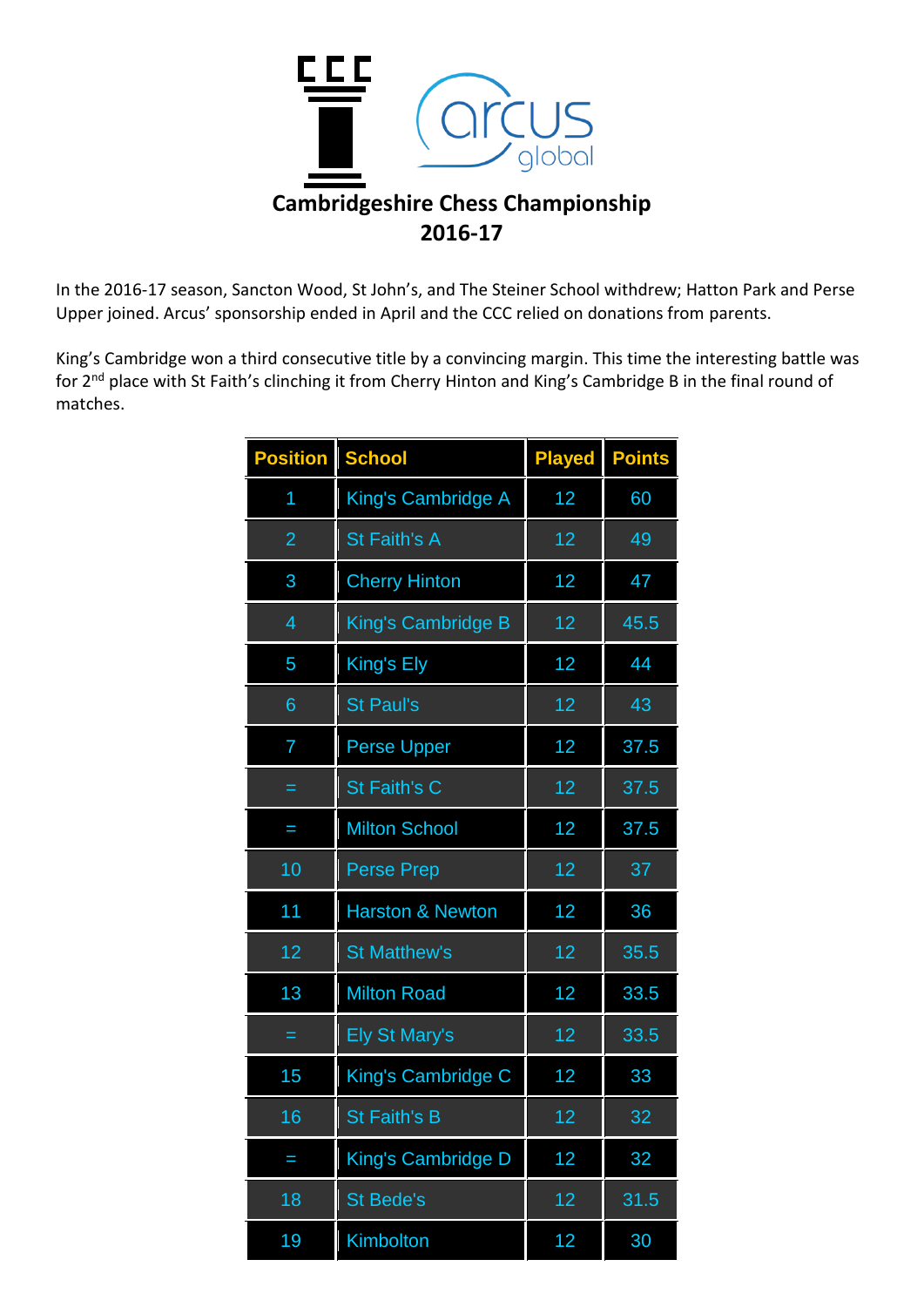| <b>Position School</b> |                      | <b>Played</b> | <b>Points</b> |
|------------------------|----------------------|---------------|---------------|
| $=$                    | <b>Melbourn</b>      | 12            | 30            |
| 21                     | <b>CIS</b>           | 12            | 29.5          |
| 22                     | <b>Hatton Park</b>   | 12            | 29            |
| 23                     | <b>Stephen Perse</b> | 12            | 28.5          |
| 24                     | <b>Meridian</b>      | 12            | 11            |

| <b>Round 1</b>       |                  |                             |                |
|----------------------|------------------|-----------------------------|----------------|
| <b>Cherry Hinton</b> | 6                | <b>Meridian</b>             | 0              |
| <b>Milton Road</b>   | 5                | <b>CIS</b>                  | 1              |
| <b>Ely St Mary's</b> | 4                | <b>Milton School</b>        | $\overline{2}$ |
| <b>Perse Prep</b>    | 3                | <b>Harston &amp; Newton</b> | 3              |
| <b>Hatton Park</b>   | 0.5              | <b>Perse Upper</b>          | 5.5            |
| <b>St Bede's</b>     | $\overline{2}$   | <b>Kimbolton</b>            | 4              |
| King's Cambridge A   | 6                | <b>St Faith's A</b>         | 0              |
| <b>St Faith's B</b>  | $1.\overline{5}$ | King's Cambridge B          | 4.5            |
| King's Cambridge C   | 5                | <b>St Faith's C</b>         | 1              |
| <b>St Matthew's</b>  | 4                | King's Ely                  | $\overline{2}$ |
| Melbourn             | 1                | <b>St Paul's</b>            | 5              |
| <b>Stephen Perse</b> | 6                | *bye*                       | 0              |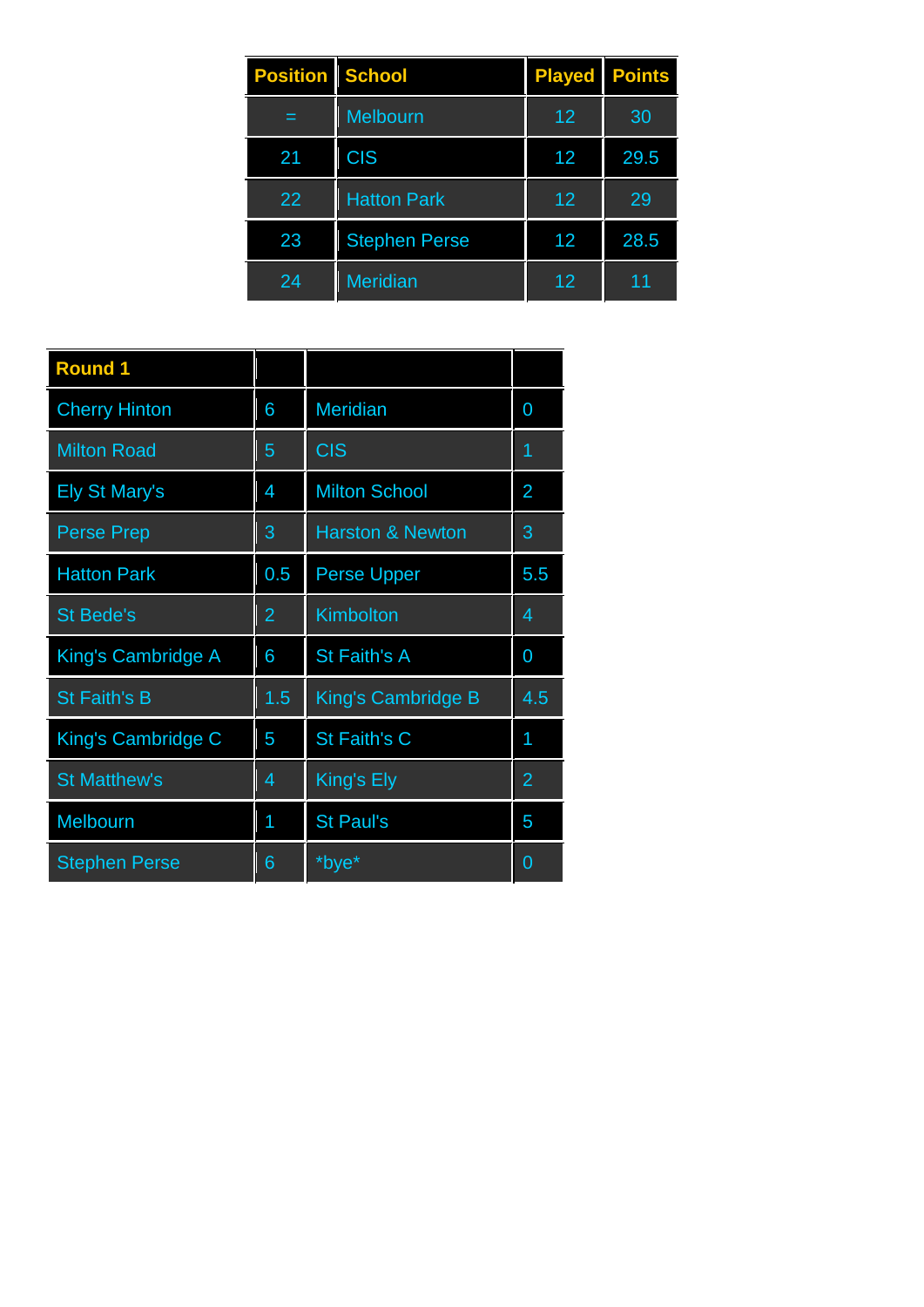| <b>Round 2</b>              |     |                      |     |
|-----------------------------|-----|----------------------|-----|
| <b>Stephen Perse</b>        | 1   | <b>Cherry Hinton</b> | 5   |
| <b>Perse Upper</b>          | 0.5 | King's Cambridge A   | 5.5 |
| <b>St Paul's</b>            | 5.5 | King's Cambridge C   | 0.5 |
| King's Cambridge B          | 4.5 | <b>Milton Road</b>   | 1.5 |
| Kimbolton                   | 4   | <b>Ely St Mary's</b> | 2   |
| <b>Harston &amp; Newton</b> | 5   | <b>St Matthew's</b>  | 1   |
| King's Ely                  | 4.5 | <b>Perse Prep</b>    | 1.5 |
| <b>Milton School</b>        | 4   | <b>St Bede's</b>     | 2   |
| <b>CIS</b>                  | 1   | <b>St Faith's B</b>  | 5   |
| St Faith's C                | 4   | Melbourn             | 2   |
| <b>Meridian</b>             | 0   | <b>Hatton Park</b>   | 6   |
| <b>St Faith's A</b>         | 6   | *bye*                | Ⴖ   |

| <b>Round 3</b>       |                |                             |                |
|----------------------|----------------|-----------------------------|----------------|
| King's Cambridge A   | 4              | <b>Cherry Hinton</b>        | $\overline{2}$ |
| King's Cambridge B   | 3              | <b>St Paul's</b>            | 3              |
| Kimbolton            | 2              | <b>Harston &amp; Newton</b> | 4              |
| <b>Hatton Park</b>   | $\overline{2}$ | <b>Stephen Perse</b>        | 4              |
| <b>Milton Road</b>   | 2.5            | King's Ely                  | 3.5            |
| <b>St Faith's B</b>  | 5              | <b>Milton School</b>        | 1              |
| <b>St Faith's A</b>  | 5              | <b>Perse Upper</b>          | 1              |
| <b>Ely St Mary's</b> | 3              | King's Cambridge C          | 3              |
| <b>St Matthew's</b>  | 2.5            | <b>St Faith's C</b>         | 3.5            |
| <b>Perse Prep</b>    | 4              | <b>St Bede's</b>            | $\overline{2}$ |
| Melbourn             | 6              | <b>CIS</b>                  | 0              |
| <b>Meridian</b>      | 0.5            | King's Cambridge D          | 5.5            |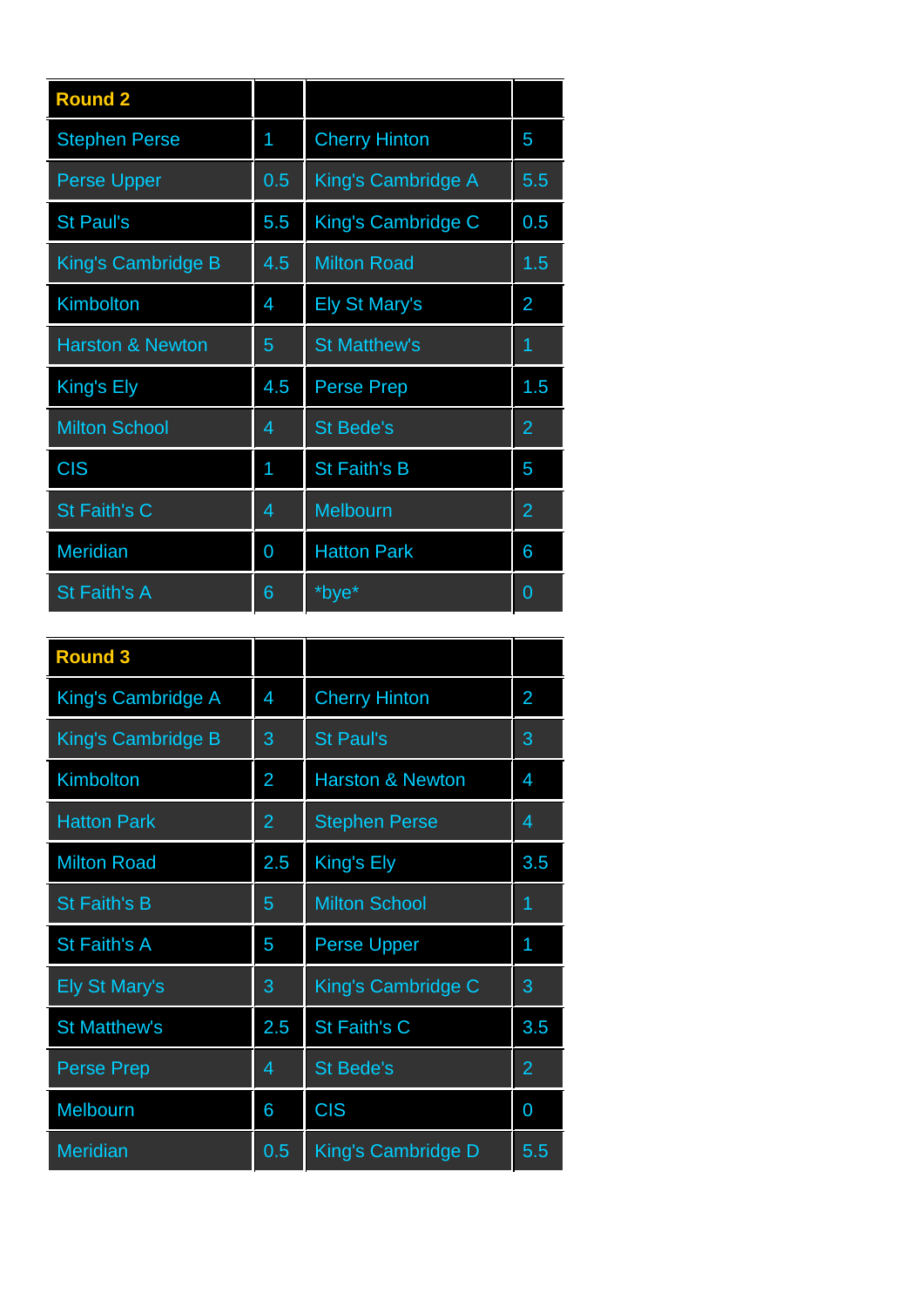| <b>Round 4</b>              |                |                      |                |
|-----------------------------|----------------|----------------------|----------------|
| <b>St Paul's</b>            | 1.5            | King's Cambridge A   | 4.5            |
| <b>Cherry Hinton</b>        | 3              | King's Cambridge B   | 3              |
| <b>Harston &amp; Newton</b> | 4              | <b>St Faith's B</b>  | 2              |
| <b>Stephen Perse</b>        | 0              | St Faith's A         | 6              |
| King's Ely                  | 6              | Kimbolton            | 0              |
| <b>Melbourn</b>             | 3              | <b>Ely St Mary's</b> | 3              |
| St Faith's C                | 3              | <b>Milton Road</b>   | 3              |
| King's Cambridge C          | 3              | <b>Perse Prep</b>    | 3              |
| <b>St Matthew's</b>         | 5.5            | <b>Hatton Park</b>   | 0.5            |
| <b>Milton School</b>        | 3              | <b>Perse Upper</b>   | 3              |
| <b>St Bede's</b>            | 4              | King's Cambridge D   | $\overline{2}$ |
| <b>CIS</b>                  | $\overline{2}$ | <b>Meridian</b>      | 4              |
|                             |                |                      |                |

| <b>Round 5</b>       |     |                             |                |
|----------------------|-----|-----------------------------|----------------|
| King's Cambridge A   | 4   | <b>Harston &amp; Newton</b> | $\overline{2}$ |
| <b>St Faith's A</b>  | 4   | <b>Cherry Hinton</b>        | $\overline{2}$ |
| King's Cambridge B   | 3.5 | King's Ely                  | 2.5            |
| <b>St Faith's B</b>  | 3   | <b>St Paul's</b>            | 3              |
| <b>Ely St Mary's</b> | 1   | <b>St Matthew's</b>         | 5              |
| <b>Milton Road</b>   | 5   | Melbourn                    | 1              |
| <b>Perse Prep</b>    | 3   | St Faith's C                | 3              |
| King's Cambridge C   | 4   | <b>Stephen Perse</b>        | $\overline{2}$ |
| <b>Hatton Park</b>   | 3   | Kimbolton                   | 3              |
| King's Cambridge D   | 2.5 | <b>Milton School</b>        | 3.5            |
| <b>Meridian</b>      | 1.5 | <b>St Bede's</b>            | 4.5            |
| <b>Perse Upper</b>   | 5   | <b>CIS</b>                  | 1              |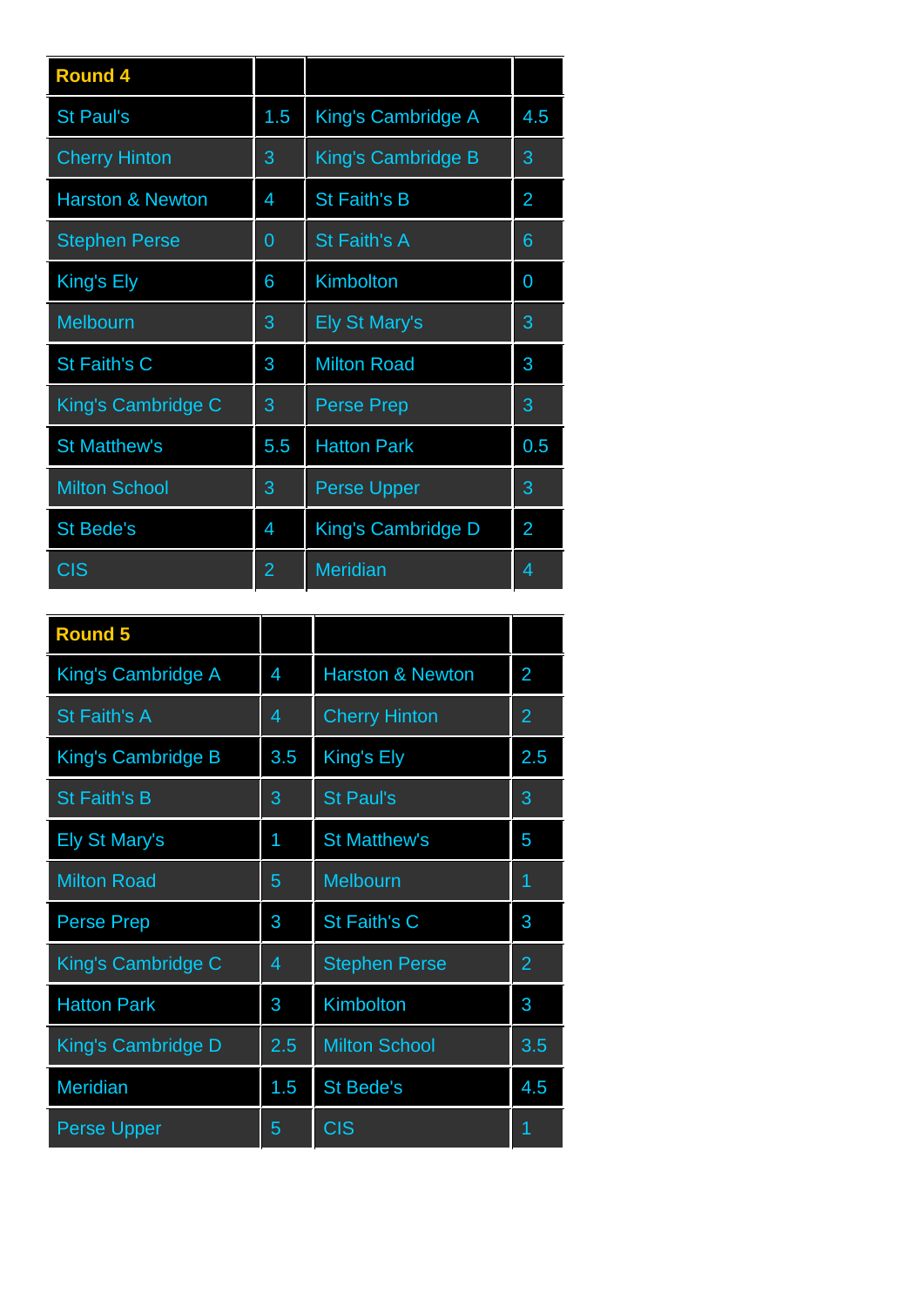| <b>Round 6</b>              |                |                      |     |
|-----------------------------|----------------|----------------------|-----|
| King's Ely                  | 1.5            | King's Cambridge A   | 4.5 |
| <b>St Faith's A</b>         | 3              | King's Cambridge B   | 3   |
| <b>Cherry Hinton</b>        | 6              | <b>St Matthew's</b>  | 0   |
| <b>Harston &amp; Newton</b> | 4              | <b>St Paul's</b>     | 2   |
| <b>St Faith's B</b>         | $\overline{2}$ | <b>Milton Road</b>   | 4   |
| <b>Perse Upper</b>          | 4.5            | King's Cambridge C   | 1.5 |
| <b>St Bede's</b>            | 3              | St Faith's C         | 3   |
| <b>Milton School</b>        | 2.5            | <b>Perse Prep</b>    | 3.5 |
| <b>Stephen Perse</b>        | 2.5            | Melbourn             | 3.5 |
| King's Cambridge D          | 5              | <b>Ely St Mary's</b> | 1   |
| Kimbolton                   | 6              | <b>Meridian</b>      | 0   |
| <b>CIS</b>                  | 5              | <b>Hatton Park</b>   | 1   |

| <b>Round 7</b>              |                |                      |                |
|-----------------------------|----------------|----------------------|----------------|
| King's Cambridge A          | 6              | Kimbolton            | 0              |
| <b>Harston &amp; Newton</b> | $\overline{2}$ | <b>St Faith's A</b>  | 4              |
| <b>Milton Road</b>          | 1              | <b>Cherry Hinton</b> | 5              |
| King's Cambridge B          | 3.5            | <b>Perse Upper</b>   | 2.5            |
| <b>St Paul's</b>            | 1              | King's Ely           | 5              |
| <b>Perse Prep</b>           | 5              | <b>St Faith's B</b>  | 1              |
| <b>St Matthew's</b>         | 2.5            | <b>St Bede's</b>     | 3.5            |
| <b>St Faith's C</b>         | 4              | <b>Milton School</b> | $\overline{2}$ |
| <b>Melbourn</b>             | 1              | King's Cambridge C   | 5              |
| Meridian                    | 3              | <b>Stephen Perse</b> | 3              |
| <b>Hatton Park</b>          | 4.5            | King's Cambridge D   | 1.5            |
| <b>Ely St Mary's</b>        | 3.5            | <b>CIS</b>           | 2.5            |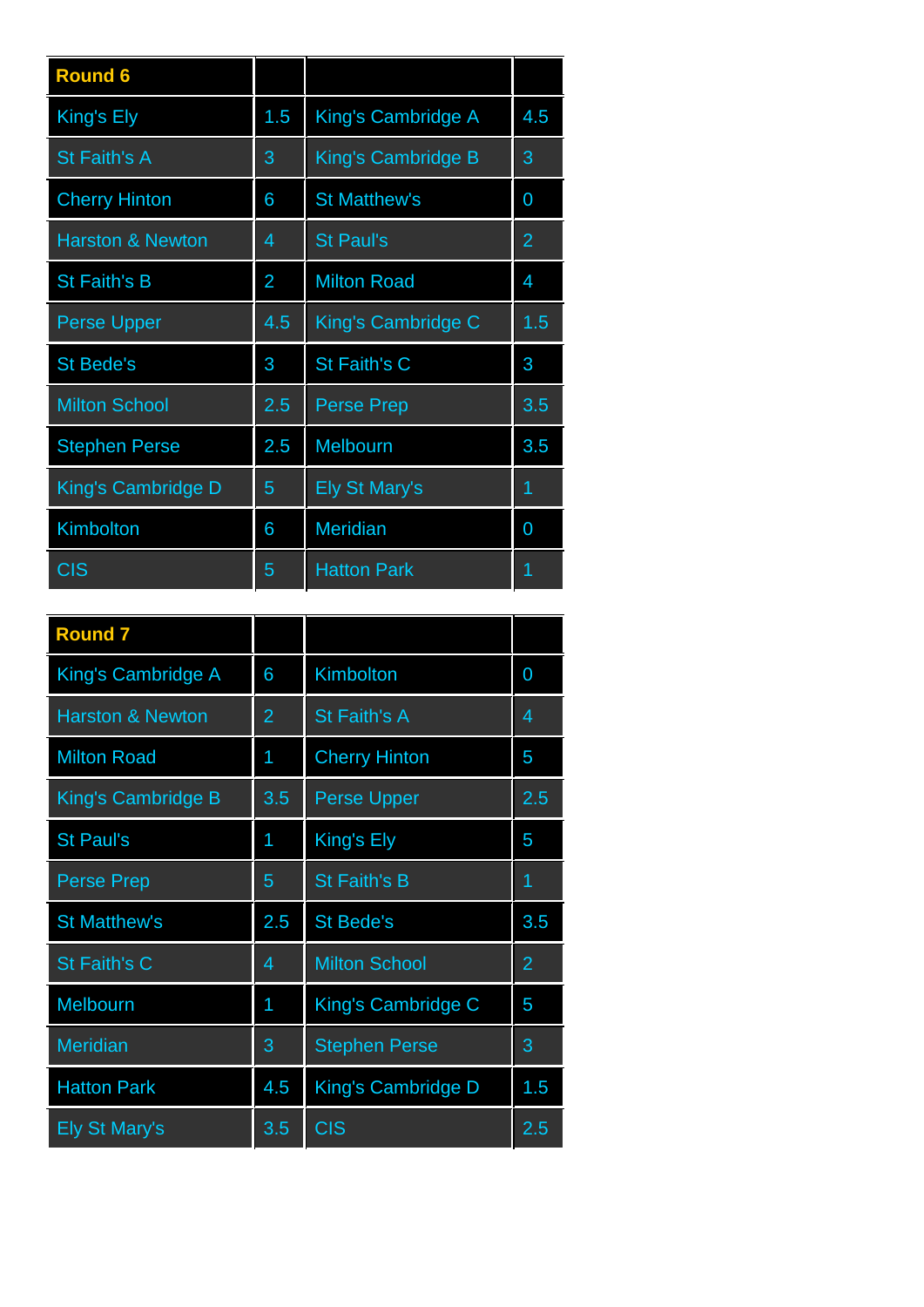| <b>Round 8</b>       |     |                             |     |
|----------------------|-----|-----------------------------|-----|
| <b>Milton Road</b>   | 3   | King's Cambridge A          | 3   |
| <b>Cherry Hinton</b> | 3   | <b>King's Ely</b>           | 3   |
| <b>St Faith's A</b>  | 4   | <b>Perse Prep</b>           | 2   |
| King's Cambridge B   | 3   | <b>Harston &amp; Newton</b> | 3   |
| <b>Milton School</b> | 5   | <b>St Faith's C</b>         | 1   |
| King's Cambridge C   | 3   | <b>St Bede's</b>            | 3   |
| <b>St Paul's</b>     | 4.5 | <b>St Matthew's</b>         | 1.5 |
| Kimbolton            | 2   | <b>St Faith's B</b>         | 4   |
| <b>CIS</b>           | 6   | <b>Stephen Perse</b>        | 0   |
| <b>Milton School</b> | 5.5 | <b>Meridian</b>             | 0.5 |
| <b>Hatton Park</b>   | 1.5 | <b>Ely St Mary's</b>        | 4.5 |
| King's Cambridge D   | 4.5 | <b>Melbourn</b>             | 1.5 |

| <b>Round 9</b>              |                |                      |     |
|-----------------------------|----------------|----------------------|-----|
| <b>St Bede's</b>            | 0              | King's Cambridge A   | 6   |
| King's Ely                  | $\overline{2}$ | <b>St Faith's A</b>  | 4   |
| <b>Harston &amp; Newton</b> | $\overline{2}$ | <b>Cherry Hinton</b> | 4   |
| <b>Perse Prep</b>           | $\overline{2}$ | King's Cambridge B   | 4   |
| <b>Perse Upper</b>          | $\overline{2}$ | <b>St Paul's</b>     | 4   |
| King's Cambridge C          | 3              | <b>Milton Road</b>   | 3   |
| <b>St Faith's B</b>         | 5              | <b>Ely St Mary's</b> | 1   |
| <b>St Matthew's</b>         | 3.5            | <b>Milton School</b> | 2.5 |
| St Faith's C                | 6              | <b>Meridian</b>      | 0   |
| <b>Stephen Perse</b>        | 3              | Kimbolton            | 3   |
| <b>CIS</b>                  | 0              | King's Cambridge D   | 6   |
| Melbourn                    | 0              | <b>Hatton Park</b>   | 6   |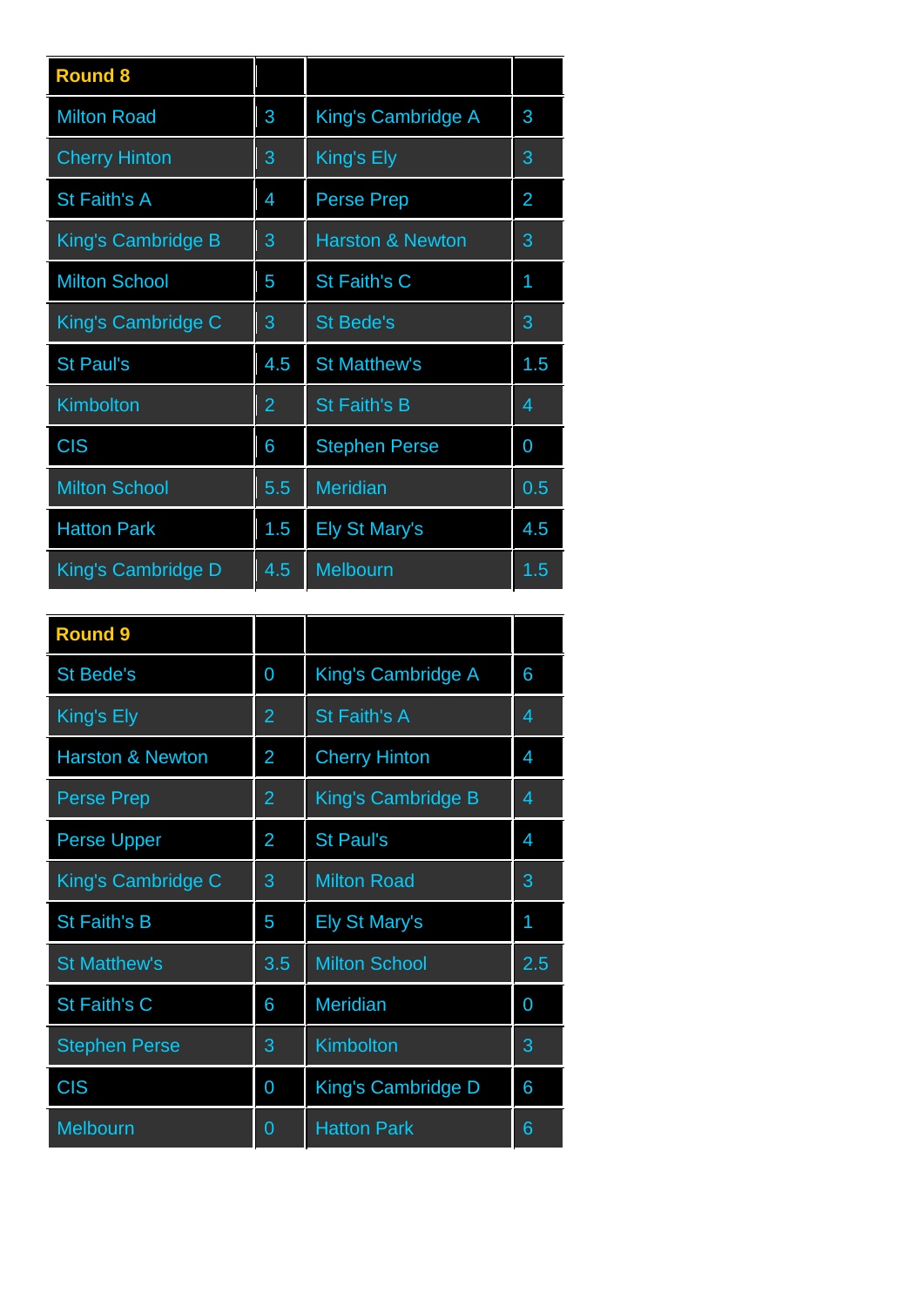| <b>Round 10</b>      |                |                             |     |
|----------------------|----------------|-----------------------------|-----|
| King's Cambridge A   | 6              | <b>St Faith's B</b>         | 0   |
| <b>Cherry Hinton</b> | 2.5            | <b>St Paul's</b>            | 3.5 |
| <b>St Faith's A</b>  | 6              | King's Cambridge C          | 0   |
| <b>St Faith's C</b>  | 1              | King's Cambridge B          | 5   |
| King's Ely           | 3              | <b>Perse Upper</b>          | 3   |
| <b>Milton Road</b>   | $\overline{2}$ | <b>Harston &amp; Newton</b> | 4   |
| King's Cambridge D   | 0              | <b>Perse Prep</b>           | 6   |
| <b>Milton School</b> | 4.5            | <b>Hatton Park</b>          | 1.5 |
| <b>Kimbolton</b>     | 1.5            | <b>St Matthew's</b>         | 4.5 |
| <b>St Bede's</b>     | 1.5            | <b>CIS</b>                  | 4.5 |
| <b>Ely St Mary's</b> | 1.5            | <b>Stephen Perse</b>        | 4.5 |
| <b>Meridian</b>      | 1.5            | Melbourn                    | 4.5 |

| <b>Round 11</b>             |                |                             |     |
|-----------------------------|----------------|-----------------------------|-----|
| <b>Perse Prep</b>           | 1.5            | 4.5<br>King's Cambridge A   |     |
| <b>St Paul's</b>            | 4.5            | St Faith's A<br>1.5         |     |
| <b>Perse Upper</b>          | 1              | <b>Cherry Hinton</b><br>5   |     |
| King's Cambridge B          | 5              | <b>Milton School</b><br>1   |     |
| <b>Harston &amp; Newton</b> | 1              | King's Ely                  | 5   |
| <b>St Matthew's</b>         | 3              | <b>Milton Road</b>          | 3   |
| <b>Hatton Park</b>          | $\overline{2}$ | <b>St Faith's C</b>         | 4   |
| <b>St Faith's B</b>         | 3.5            | King's Cambridge C          | 2.5 |
| <b>Stephen Perse</b>        | 2.5            | King's Cambridge D          | 3.5 |
| <b>Melbourn</b>             | 3              | <b>St Bede's</b><br>3       |     |
| <b>CIS</b>                  | 4              | $\overline{2}$<br>Kimbolton |     |
| <b>Ely St Mary's</b>        | 6              | <b>Meridian</b><br>O        |     |